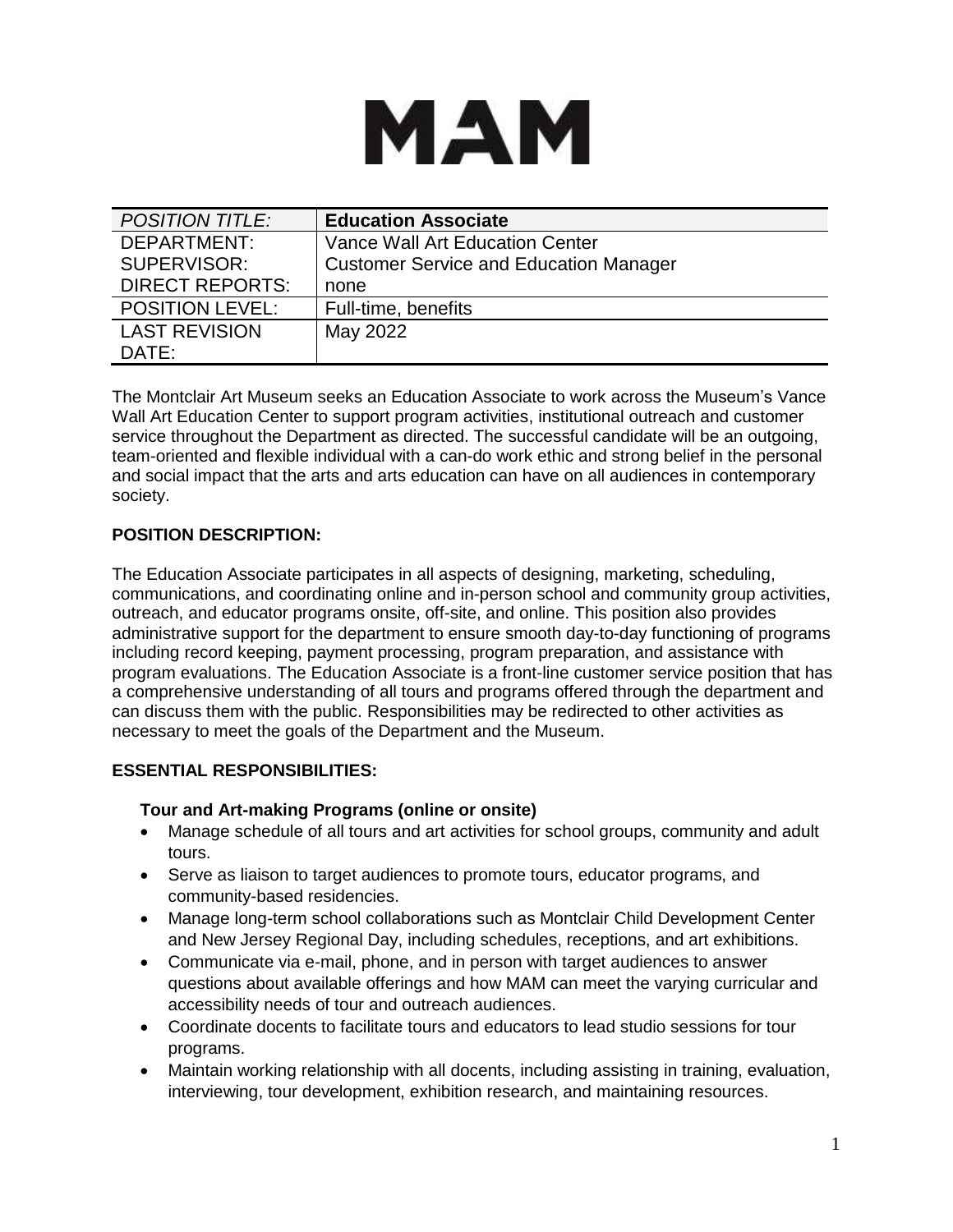- Hire, supervise, train, and coordinate a team of Education Technical Assistants to provide technical support for virtual programs. Create Zoom links and provide day-of tech support as needed.
- Assist with marketing museum tour programs to schools and other institutions, including community groups, local government agencies and senior centers.

## **Education and Outreach Programs**

- Work with Assistant Directors on scheduling and planning of community-based programs including those using the Art Truck. These programs include but are not limited to off-site adult lectures, fairs and festivals, activities in schools and social service organizations, presentations at nursing homes.
- Provide support for public programs as needed.
- Work with families to schedule birthday parties.
- Oversee and process payroll for freelance educators for tours and programs throughout department.
- Coordinate efforts to promote MAM brand, activities and membership at outreach events.
- Develop protocols for Art Truck outreach and other programs.

## **Yard School of Art**

- Assist with administration of Yard School of Art scholarships.
- Support SummerART camp program as assigned.
- Support class, workshop, and camp registration as needed.

# **Department Support**

- Add all tours, educator workshops, and outreach programs to institutional customer relations management system; send confirmation and payment requests, and track payment.
- Support planning of outreach, onsite, and virtual professional development workshops for teachers, ensuring consistent high quality of outreach offerings and programs.
- Assist with implementation of tour and program evaluations.
- Assist with evaluations of docents and provide appropriate feedback.
- Coordinate tour schedules with Visitor Services, Security, Facilities, as needed.
- Assist with creating speaker contracts and event set-up sheets for adult lectures.
- Add department programs and tours to MAM Calendar (internal Outlook calendar).
- Lead programs and tours onsite and online as needed.
- Participate in department discussions about new strategies to engage audiences.
- Other duties within the scope of the position, including periodic day-of support for programs.

## **MINIMUM QUALIFICATIONS:**

- Bachelor's Degree in art education, psychology, or humanities. Minimum of two years of experience working in a professional office setting preferred.
- Fluency with Microsoft Office and Google Workspace.
- Experience using Zoom necessary.
- Experience with databases and registration software a plus, or ability to learn new software programs quickly.
- Bilingual a plus.